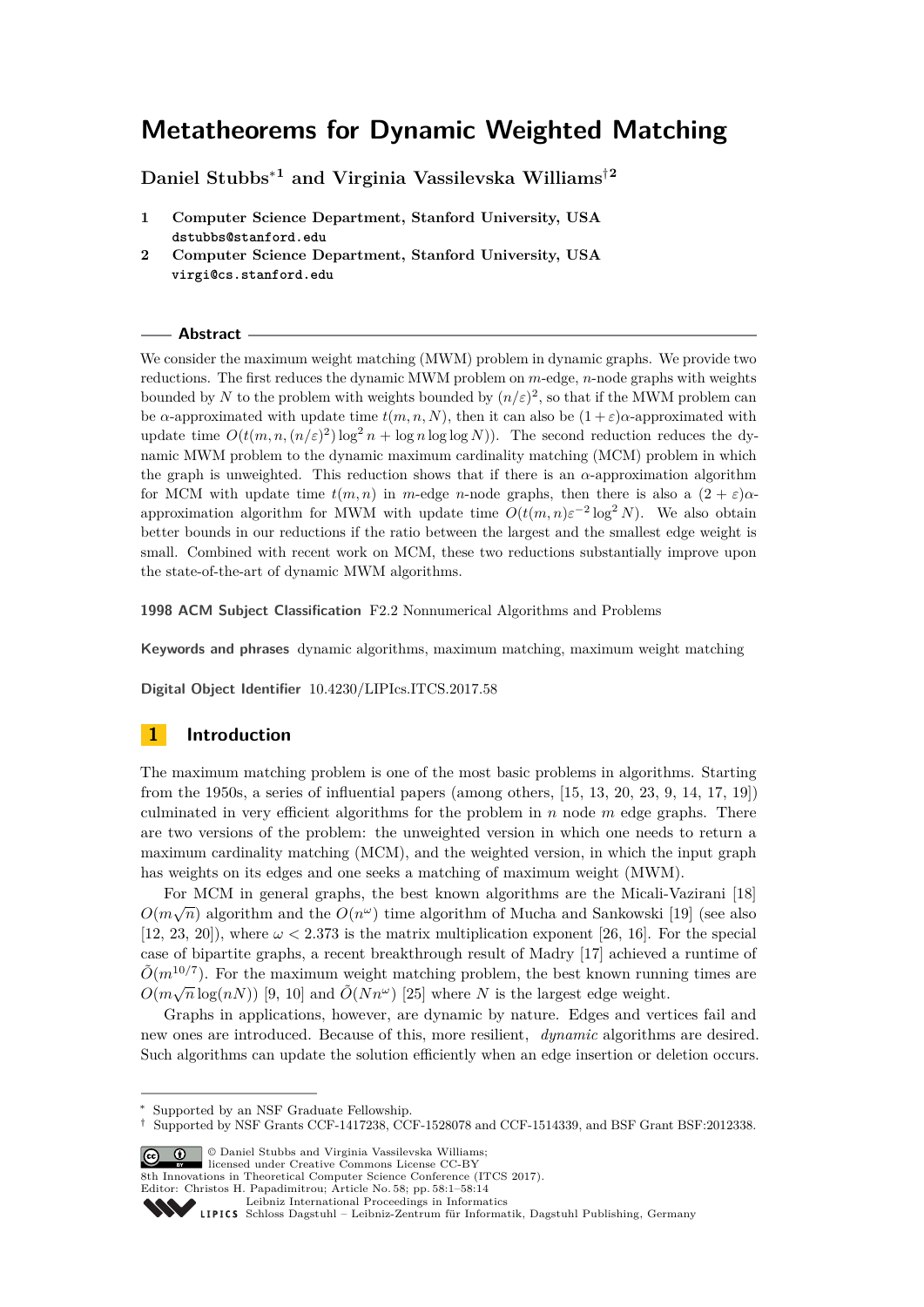## **58:2 Metatheorems for Dynamic Weighted Matching**

Maintaining an exact solution to the maximum matching problem, however, turns out to be a difficult problem. Utilizing fast matrix multiplication, Sankowski [\[24\]](#page-13-10) gave an algorithm with update time  $O(N^{2.495}n^{1.495})$  that can maintain the weight of a maximum weight matching; his algorithm is also the best known in the unweighted case when *N* = 1. Abboud and Vassilevska Williams [\[1\]](#page-12-5) showed in a formal sense that the use of fast matrix multiplication is inherent even for dynamic bipartite MCM, as fast enough updates would imply a faster Boolean matrix multiplication algorithm.

Because exact dynamic algorithms seem to be doomed to be inefficient, the majority of research on dynamic matching has been on maintaining approximate matchings. Following work by Onak and Rubinfeld [\[22\]](#page-13-11), Baswana et al. [\[3\]](#page-12-6) obtained a randomized fully dynamic algorithm that maintains a maximal (and hence 2-approximate) matching with expected amortized update time  $O(\log n)$ . Obtaining a fast deterministic algorithm has been a much more difficult task. Following Neiman and Solomon [\[21\]](#page-13-12), Gupta and Peng [\[11\]](#page-12-7) showed how to obtain a  $(1+\varepsilon)$ -approximation algorithm to the MCM with update time  $O(\sqrt{m}/\varepsilon^2)$ . Bernstein and Stein [\[5,](#page-12-8) [4\]](#page-12-9) developed dynamic algorithms that achieve a  $(3/2 + \epsilon)$ -approximation in amortized update time  $O(m^{1/4} \epsilon^{-2.5})$ . Just recently Bhattacharya et al. [\[7\]](#page-12-10) gave a very fast deterministic algorithm: for every  $\epsilon > 0$ , their algorithm achieves a  $(2 + \epsilon)$ -approximation algorithm with update time  $\text{polylog}(n, 1/\epsilon)$ .

For maintaining an approximate MWM, only two results are known. Anand et al. [\[2\]](#page-12-11) obtained a randomized 4.911-approximation to the MWM in  $O(\log n \log C + \log N)$  expected amortized update time<sup>[1](#page-1-0)</sup>, where  $N$  is the maximum edge weight and  $C$  is the ratio between *N* and the lowest edge weight. Gupta and Peng [\[11\]](#page-12-7) obtained a  $(1 + \varepsilon)$  approximation in deterministic worst case  $O(\sqrt{m}\epsilon^{-2-O(1/\epsilon)}\log N)$  update time, where *N* is the largest edge weight in the graph.

There are two main questions that emerge:

- **1.** *Can one get improved dynamic algorithms for MWM?* E.g., is there a faster than  $O(\sqrt{m})$ deterministic worst case update algorithm for any constant approximation ratio? Is there a polylogarithmic update time dynamic algorithm with a better than 4*.*911-approximation guarantee? Can one use the recent techniques developed for dynamic MCM algorithms here?
- **2.** All known dynamic MWM algorithms have update times that depend logarithmically on *N*. If *N* can be exponential in *n*, this causes a polynomial overhead in the running time. *Can the dependence on N be decreased?*

If the algorithm had to be exact, then clearly the algorithm has to read the entire edge weights, so it is natural to have a dependence on log *N*. However, here the answers can be approximate, so perhaps one can get away with reading only a few of the bits of the weight. If this is possible, then the algorithm would be fast even if the edge weights were exponential in the number of vertices. In particular, a truly polylogarithmic in *n* update time for approximate MWM would be possible.

# **1.1 Our results**

In this paper we address both questions above.

Our first contribution is an efficient black-box reduction from dynamic approximate MWM to dynamic approximate MCM. Applying this reduction, we are able to improve the

<span id="page-1-0"></span><sup>&</sup>lt;sup>1</sup> The update time stated in [\[2\]](#page-12-11) is  $O(\log n \log C)$ , however, taking into account reading the edge weights on edge insertion actually adds a log *N* to the running time.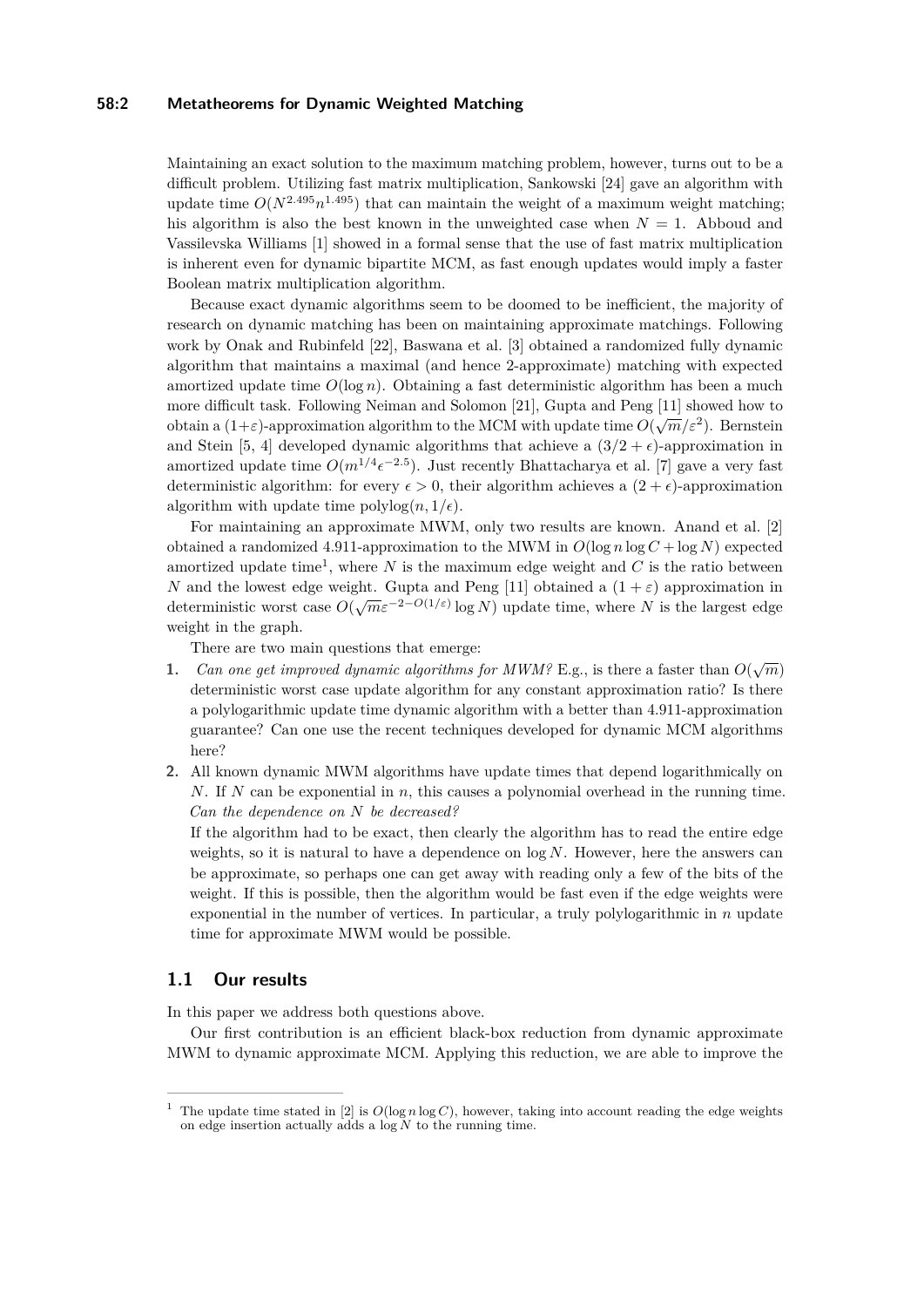current best algorithms for dynamic MWM. The second contribution is a black-box reduction from dynamic approximate MWM on an exponential weight range to the same problem on a polynomial weight range, giving rise to the first algorithm for exponential range dynamic approximate MWM with truly polylogarithmic update time.

Let *C* be the ratio between the largest edge weight *N* and smallest edge weight *L*. Let *n* be the number of nodes and *m* the number of edges. The two theorems we prove are as follows:

<span id="page-2-0"></span> $\triangleright$  **Theorem 1.** Let A be a dynamic algorithm that maintains an  $\alpha$ -approximate MCM with *update time*  $t(m, n)$ *. Then, for all*  $\varepsilon > 0$ *, there is a dynamic algorithm that maintains a*  $2\alpha \cdot (1+\varepsilon)$ -approximate MWM with update time  $O(t(m,n)\varepsilon^{-2} \log^2 C + \log N)$ .

*If the original MCM algorithm was fully dynamic, so is the MWM algorithm, and if the original MCM algorithm is partially dynamic (incremental or decremental), so is the MWM one. If the MCM update time was worst case, then so is the MWM one, and if the original one was deterministic, so is the MWM one.*

<span id="page-2-1"></span>I **Theorem 2.** *Suppose that there is an algorithm that maintains an α-approximate MWM with update time*  $T(m, n, N)$ *. Then, for every constant*  $\varepsilon > 0$ *, one can convert it into an algorithm that maintains an*  $\alpha \cdot (1 + \varepsilon)$ -*approximate MWM with asymptotic update time* 

 $T(m, n, n^2 \varepsilon^{-2}) \log^2 n + \log n \log \log C + \log \log N$ .

*The new algorithm enjoys the same properties as the old one (worst-case, deterministic etc).*

Composing Theorems [1](#page-2-0) and [2](#page-2-1) we get that a  $t(m, n)$ -update time  $\alpha$ -approximate MCM algorithm can be converted into a  $(2 + \varepsilon)\alpha$ -approximate MWM algorithm with update time  $O(t(m, n)\varepsilon^{-2}\log^4 n + \log n\log\log C + \log\log N$  $O(t(m, n)\varepsilon^{-2}\log^4 n + \log n\log\log C + \log\log N$  $O(t(m, n)\varepsilon^{-2}\log^4 n + \log n\log\log C + \log\log N$ .<sup>2</sup>

Applying Theorems [1](#page-2-0) and [2](#page-2-1) to the algorithms of Baswana et al. [\[3\]](#page-12-6), Bhattacharya et al. [\[6,](#page-12-12) [7\]](#page-12-10) and Bernstein and Stein [\[5,](#page-12-8) [4\]](#page-12-9), we obtain the following immediate corollary.

- $\triangleright$  **Corollary 3.** *The following dynamic algorithms exist for MWM for all*  $\varepsilon > 0$ *:*
- *a*  $(4 + \varepsilon)$ -approximation with deterministic worst case update time  $O(p_{\text{ol}}/(\log n, 1/\varepsilon))$  $\log n \log \log C + \log \log N$
- *a*  $(4+\varepsilon)$ -approximation with expected amortized update time  $O(\varepsilon^{-2} \log^5 n + \log n \log \log C +$  $\sim$ log log *N*)*, and*
- *a*  $(3 + \varepsilon)$ -approximation in deterministic amortized update time  $O(m^{1/4}\varepsilon^{-4.5}\log^4 n +$  $\log n \log \log C + \log \log N$ ).

The above Corollary significantly improves upon the state of the art of dynamic MWM algorithms. In particular, it presents the first *truly polylogarithmic* update time for approximate dynamic MWM in the case when the edge weights can be exponential in *n*. Note that since our algorithm works on subsets of the edges of the original graph, we can derive dynamic weighted matching algorithms from dynamic maximum cardinality matching algorithms for *special classes of graphs* closed under edge deletions, such as the low-arboricity result of Neiman and Solomon [\[21\]](#page-13-12).

A big advantage of our meta-algorithms is that they are simple, clean and combinatorial. Thus, if the original dynamic MCM algorithm is practical, then the MWM algorithms resulting from our theorems would likely also be practical.

<span id="page-2-2"></span><sup>&</sup>lt;sup>2</sup> The composition gives this runtime for any  $\varepsilon > 1/n^3$ . Of course, if  $\varepsilon \leq 1/n^3$ , the trivial algorithm that recomputes the matching from scratch has update time  $O(1/\varepsilon)$ .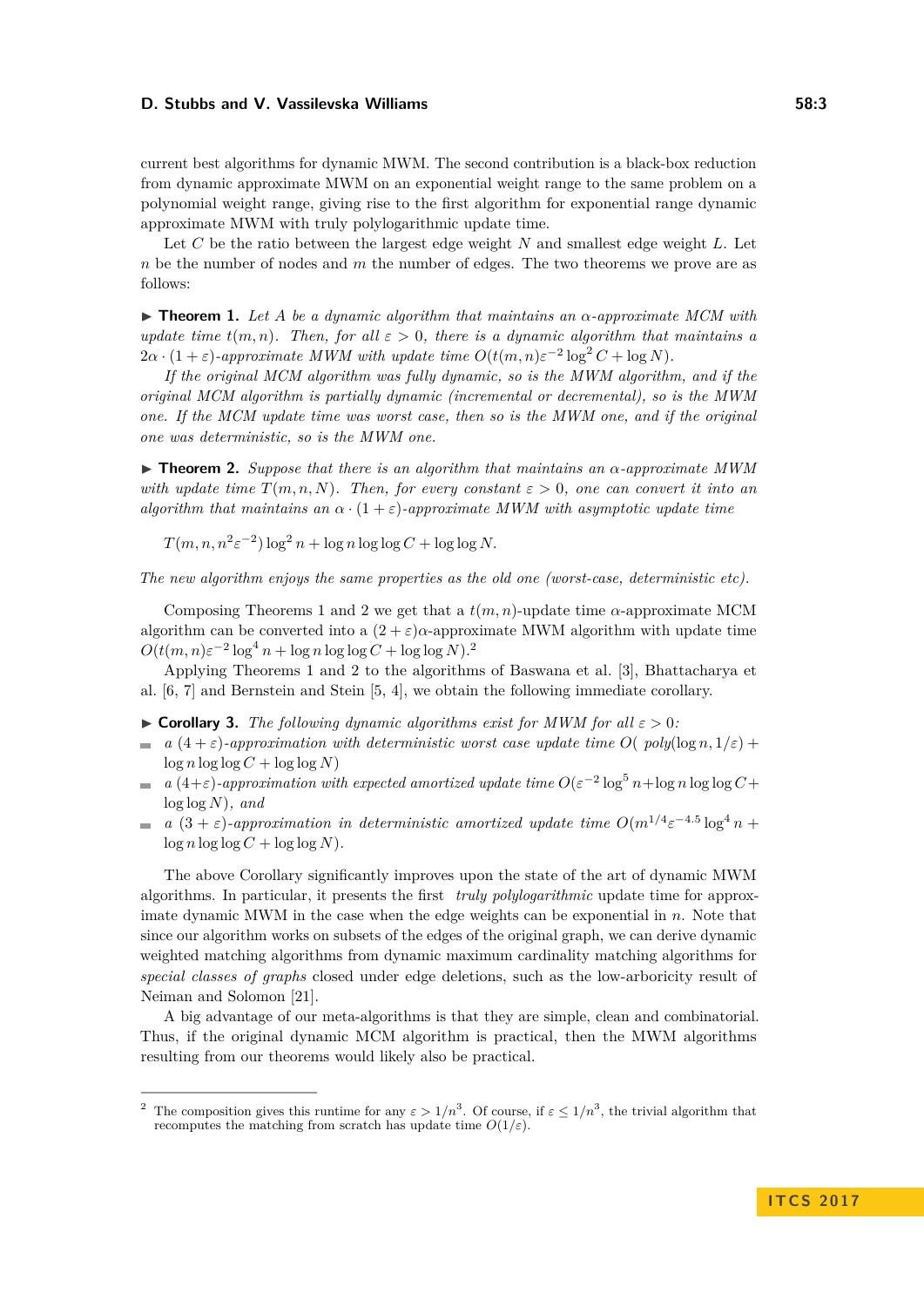## **1.1.1 Overview of the reduction from dynamic MWM to MCM**

Here we give an overview of our approach to proving Theorem [1.](#page-2-0) Our starting point is a result by Crouch and Stubbs [\[8\]](#page-12-13) that reduced MWM to MCM in the streaming setting. This reduction shows how to reduce approximate MWM to a small number of instances of approximate MCM, but does not show how to maintain the output approximate MWM efficiently under arbitrary edge updates. Here we show how to make the reduction work in the dynamic setting.

Suppose that we are given a graph with integer edge weights between *L* and *N* and we want to compute an approximate MWM; let  $C = N/L$ . The basic idea of the Crouch and Stubbs reduction is to take maximal matchings from weight-threshold-based subgraphs of the underlying graph, and then merge the resulting maximal matchings together greedily. In particular, one computes an approximate MCM on all edges of weight at least  $(1+\epsilon)^i$ , for  $i \in \{[(\log_{1+\epsilon} L], [\log_{1+\epsilon} L] + 1, \ldots, [\log_{1+\epsilon} N]\}.$  One produces the output matching from the approximate MCMs by including all edges from the matching in the weight class with the highest threshold, and then adding edges in descending order of the height of their weight class, as long as they are node-disjoint from the edges added so far.

Since we have  $O(\epsilon^{-1} \log C)$  different weight classes, maintaining the approximate MCMs only incurs a small overhead, over any dynamic matching algorithm for approximate MCM. The only remaining concern, then, is how much time it takes to maintain the output matching by merging these together. This is our contribution on top of the result of Crouch and Stubbs: we show that the greedy merge of the MCMs can be *updated* efficiently.

We begin by assuming that we have approximate maximum cardinality matchings for each of the weight classes and an output matching *M* constructed *statically* by merging these matchings greedily in decreasing order of class height. When an update to the underlying graph occurs, it might cause some number of the edges in each of the matchings to change. This number in a weight class is at most the update time of the corresponding MCM data structure. Assuming that the dynamic algorithm for approximate MCM has update time *T*(*m, n*), the number of changed edges in any one of the matchings is at most *T*(*m, n*).

When edges change in an approximate MCM, we fold those changes into *M* one level at a time, in order of decreasing class height. If an edge in the output matching was deleted, we mark its endpoints as "newly free," so that we can look for new edges that cover those endpoints in lower classes – note that we needn't check the higher classes, since any such edge would have precluded the just-deleted edge from being in the output matching. If an edge was newly added, we add it to the output matching iff neither of its endpoints is covered by a higher class edge; if any edges are deleted in the process, we mark their endpoints as "newly free" and check for edges that cover these newly free nodes in lower classes, as before.

The process of checking for edges to cover a newly free node *v* is simple: in each lower class, as we're rolling in the changes to the current MCM, we also check whether *v* is matched in the updated MCM. If it is and its match *u* is not covered by an edge in the current output matching from a higher class, we add  $(u, v)$  to the output matching and v is no longer newly free. If *u* were already matched in the output matching to some node via a less exclusive edge *e*, we remove *e* from the output matching and make its other endpoint newly free.

The main part of the efficiency argument is as follows. The changes in the MCMs cause at most  $O(T(m, n)\varepsilon^{-1} \log C)$  edges in our matching data structure to change. For each such changed edge, we carry out constant immediate processing, and also possibly create up to two "newly free" nodes. The crucial point is that if a newly free node is matched, then it can create at most one new newly free node, and so the total number of newly free nodes that have cascaded down the classes starting from a particular changed edge is at most 2.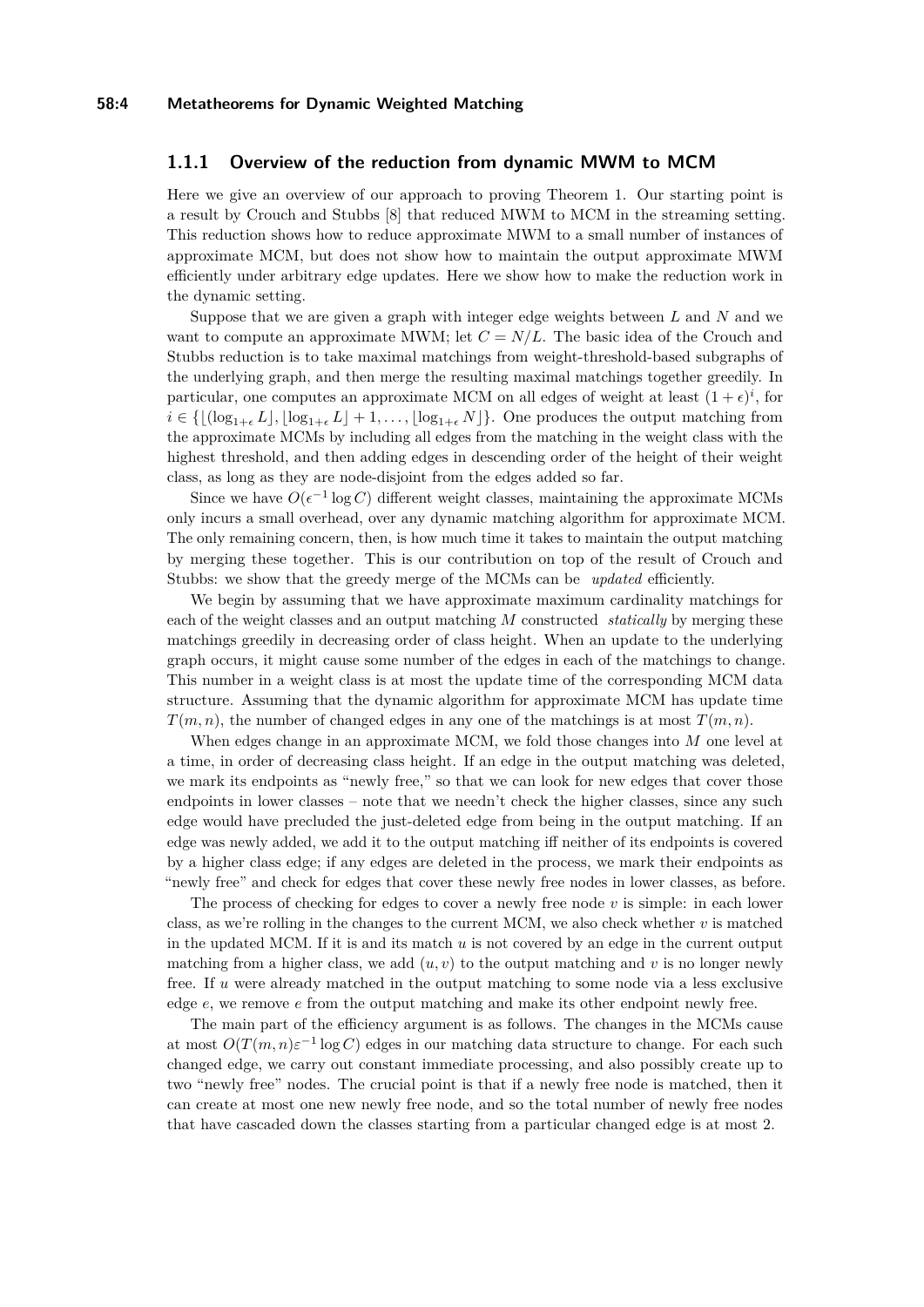For each weight class, we might need to consider up to  $O(T(m, n)\varepsilon^{-1} \log C)$  newly free nodes from the classes above it, performing a constant time operation for each. Therefore the total time it takes to handle the entire merger is  $O(\epsilon^{-2} \log^2(C) T(m, n))$ . This process is sufficient to produce an output graph identical to one created by the static merge described above, since edges from higher classes are allowed to preempt ones from lower classes, just as if we'd greedily merged them in first. For the actual update time, we need to read in the weight of any inserted edge, and for this we pay an additional *O*(log *N*).

In Section [3](#page-7-0) we provide the full details of the algorithm and the proofs of runtime, correctness and approximation guarantee.

## **1.1.2 Overview of improving the dependence on the weights**

Here we provide an overview of our proof of Theorem [2](#page-2-1) presented in Section [4.](#page-7-1)

A useful fact about weighted matching is that the maximum weight matching of the restriction of the graph to edges of weight at least a  $2\epsilon/n$  fraction of the weight of the largest edge (so at least  $2\epsilon N/n$ , in our case) has weight at least  $1/(1+\epsilon)$  times the true maximum weight matching, even if there are no edges other than the unique edge of weight *N* in this subgraph. The reason is simple: a matching has at most  $n/2$  edges, and if none of these weigh more than  $2\epsilon N/n$ , the whole matching weighs only  $(n/2)(2\epsilon N/n) = \epsilon N$ , meaning the whole matching including the top edge weighs at most  $(1 + \epsilon)N$ , as desired. Adding more edges above the threshold only makes the "best-only" matching a better approximation of the true matching.

It would be natural to want to apply this principle to fully dynamic weighted matching algorithms (like ours above) in order to reduce the dependence on the – potentially quite large – weight range to a dependence on  $O(\epsilon^{-1}n)$ . Unfortunately, N can potentially change in the fully dynamic setting: in particular, if we were relying on a single high-weight edge to carry our matching and that edge is deleted, we would have no approximation at all!

Our solution is to maintain enough copies of a dynamic maximum weight matching algorithm on a small range of weights, to guarantee that any two edges whose weights are within a factor of  $2\epsilon/n$  of one another appear in the same data structure somewhere. In particular, the highest weight edge appears in the same data structure with any edge with weight within a  $2\epsilon/n$  factor of the maximum weight. At the same time, we keep the weight ranges nearly disjoint so that only two of the data structures need to be altered by any update to the underlying graph.

To accomplish both goals, we take weight ranges of the form  $((n\varepsilon^{-1})^i, (n\varepsilon^{-1})^{i+2}]$  for log<sub>n $ε$ </sub>−1</sub> *L* ≤ *i* ≤ log<sub>n $ε$ </sub>−1 *N* where *L* and *N* are the minimum and maximum edge weight in the data structure throughout its existence. The number of these ranges is now  $O(\log_{n\epsilon^{-1}} C)$ (where  $C = N/L$ ), and we have guaranteed that the MWM in one of these classes is a  $(1+\epsilon)\alpha$ approximation to the true MWM, and that the weight range in each class can be reduced to  $n\varepsilon^{-1}$ . However, we would like to have a persistent output matching that always contains a  $(1 + \epsilon)\alpha$  approximation of the maximum weight matching, that doesn't change dramatically in a single time step just because the highest weight edge was deleted from the graph.

To this end, we define and maintain a specially constructed output matching *M* that we call the *census matching*. The idea is as follows. *M* will contain a certain number of edges from the matchings in each weight class as follows. Consider some weight class  $((n\varepsilon^{-1})^i, (n\varepsilon^{-1})^{i+2}]$ and suppose that the number of edges in its matching is  $n_i$ . Let  $N_i = \sum_{j>i} n_j$  be the sum of cardinalities of matchings in classes above *i*. If  $n_i > N_i$ , we will have  $n_i - N_i$  matching edges  $R_i$  from class *i* that the census matching M will consider. M is constructed by greedily merging *R<sup>i</sup>* similar to our algorithm from the MWM to MCM reduction.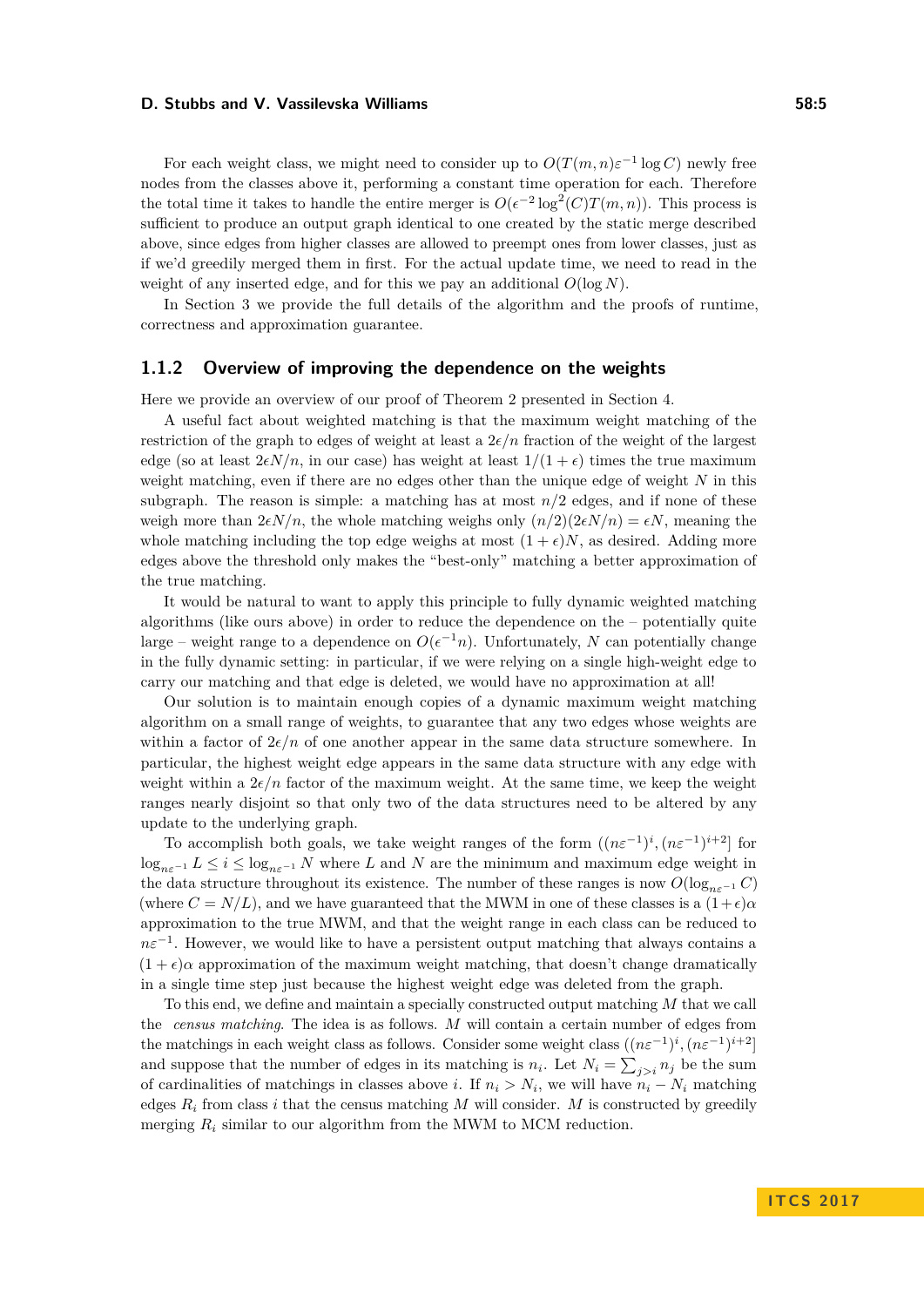## **58:6 Metatheorems for Dynamic Weighted Matching**

In particular, the census matching always contains all the edges of weight within  $n\varepsilon^{-1}$  of the current maximum weight. Further, since the total number of edges in matchings that have any edges considered by the output matching doubles with each lower class that still has nonempty  $R_i$ , and since no matching has more than  $n/2$  edges, the total number of classes with any edges considered is  $O(\log n)$ .

The output matching itself is relatively simple and behaves like the output matching of our first algorithm, except that it's drawing from these "representative sets"  $R_i$ , rather than from approximate maximum cardinality matchings. Fortunately, we can show that only two representative sets can change at a time, so it only takes  $O(t(n, m, (n\varepsilon^{-1})^2, (n\varepsilon^{-1})^2) \log n)$ time to do the updates, where  $t(n, m, N, C)$  is the update time of the underlying MWM algorithm, and thus the maximum number of edges that can be added or removed from a single MWM in a single time step.

We show that when an edge is to be updated, to figure out which pair of classes it belongs to, we only need to read  $O(\log \log N)$  bits of its weight. To make everything work efficiently, we introduce a complete binary tree data structure (with the weight classes as leaves) that helps us maintain the representative sets  $R_i$  efficiently, though the tree is only conceptually complete, as we only add edges and nodes on paths from the root to leaves of non-empty weight classes to avoid wasting time when a new edge appears of much higher or lower weight than all previous edges. In particular, the *O*(log log *C*) overhead in our running time is due to the tree having depth  $O(\log \log C)$ . The  $\log \log N$  dependence is due to various pointers to positions in the bits of the weight. The details are in Section [4.](#page-7-1)

## <span id="page-5-1"></span>**2 Merging matchings greedily**

Here we prove a technical lemma used in both of our algorithms.

Let  $S_1, \ldots, S_k$  be matchings in a graph *G*. For any edge  $(u, v)$ , let  $\ell(u, v) = \max\{i \mid (u, v) \in$  $S_i$ . Call a matching *M* a *Greedy Census* matching if for any edge  $(u, v) \in S_i \setminus M$ , there exists either  $(u, u')$  or  $(v, v') \in M \cap S_j$ , for some  $j \geq i$ . This property is equivalent to saying that *M* could have been constructed by greedily adding edges from each level from *k* down to 1, ensuring that the added edges are maximal within the current level before moving down. Thus, we have  $\forall j : M \cap (\cup_{i>j} S_i)$  is maximal in  $\cup_{i>j} S_i$ 

For an edge  $(u, v)$  let  $L(u, v)$  be a decreasing set of indices  $\{i_1, i_2, \ldots\}$  such that  $(u, v) \in S_{i_j}$ for each *j* and  $i_j > i_{j+1}$ . In particular,  $i_1 = \ell(u, v)$ .

<span id="page-5-0"></span>**I Lemma 4.** Suppose we are given any collection of edge sets  $In_1, In_2, \ldots, In_k$  and  $Del_1, \ldots, Del_k$ , the sets  $L(u, v)$  *for all*  $(u, v)$  *and a Greedy Census matching*  $M$  *of*  $S_1, \ldots, S_k$ *. Then one can insert all edges of*  $In_j$  *into*  $S_j$  *and delete all edges of*  $Del_j$  *from*  $S_j$  *and update M* and all  $L(u, v)$  so that *M* is a Greedy Census of the modified sets  $S_i$ , all in time

$$
\sum_{j=1}^k j \cdot (|In_j| + |Del_j|).
$$

In our reduction from MWM to MCM, the sets  $S_j$  will correspond to the approximate maximum cardinality matchings of different weight classes, and in our algorithm for decreasing the dependence on the edge weight, they will correspond to the sets of representative edges of different weight classes.

Before we prove Lemma [4,](#page-5-0) let us introduce some notation.

For each  $j \in [k]$ , let  $NEWFree(j)$ , initially empty, be the set of newly free nodes created for level *j*. A newly free node *u* is any node that was covered by some edge in *M*, and then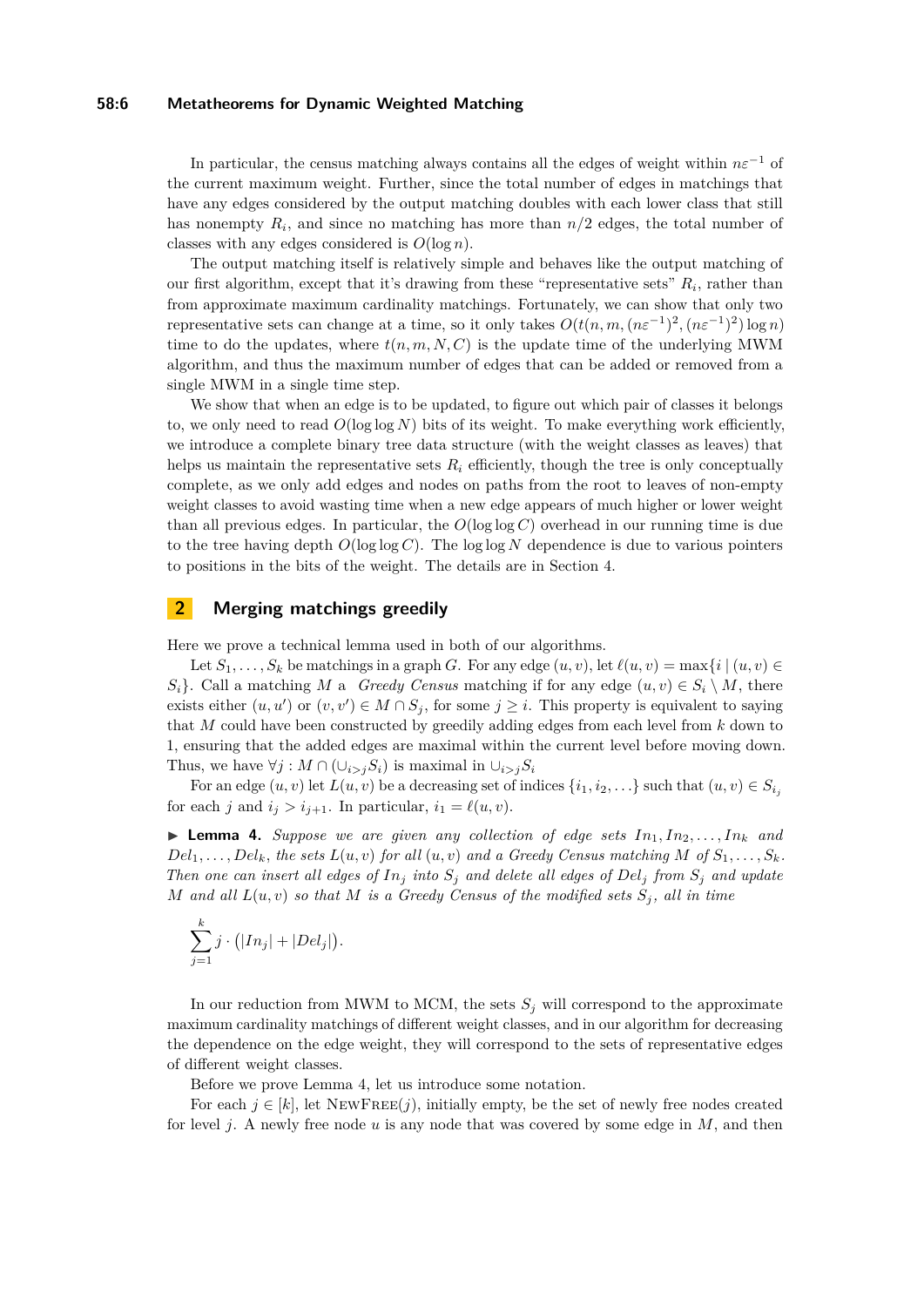became uncovered after a change to that matching. Specifically, *u* becomes newly free by the deletion of an edge  $(u, v)$  from M. This deletion could happen for one of two reasons: either because  $(u, v)$  was in  $Del(j)$ , meaning it was removed by an update to the underlying graph or some activity at a lower level of the algorithm, and is no longer in consideration for inclusion in *M*, or because  $\ell(u, v) \leq j$  and  $(u, v)$  was deleted so that *v* can be matched via an edge of level greater than  $j$ ; that is, we found another better edge for  $M$  to use in place of (*u, v*) and *u* was left uncovered.

Now the procedure is as follows. We set  $NEWFREE(j) = \emptyset$  for all *j*. We iterate through all levels *j* from *k* down to 1. Fix a level *j*. Then, for each edge  $(x, y) \in Del_j$ , remove it from  $S_j$ , and remove *j* from  $L(x, y)$ . If now  $\ell(x, y) < j$ , and if  $(x, y) \in M$ , remove  $(x, y)$ from *M* and add *x* and *y* to NEWFREE(*j*). For each  $(x, y) \in In_j$ , insert it into  $S_j$ , add *j* to  $L(x, y)$ . For each  $(x, y) \in In_j$ , in a second loop, check whether x and y are matched in *M*. Suppose that either *x* is not matched or *x* is matched to *x*<sup>'</sup> with  $\ell(x, x') < j$ . Suppose further that either *y* is not matched or it is matched to *y'* with  $\ell(y, y') < j$ . Then, remove  $(x, x')$  and  $(y, y')$  from *M*, add *x*<sup>'</sup> and *y*<sup>'</sup> to NEWFREE(*j*) and insert  $(x, y)$  into *M*. If *x* or *y* are in  $NEWFREE(j)$ , remove them from  $NEWFree(j)$ .

Now, for each  $u \in \text{NewFree}(j)$ , let *v* be its match in  $S_j$  (recall  $S_j$  is a matching). If *v* is matched to a node *v*' such that  $\ell(v, v') \geq j$ , then just move *u* to NEWFREE(*j* − 1) and move to the next *u*. Else if *v* is unmatched in *M* or if *v* is matched to some *v*' with  $\ell(v, v') < j$ , then remove  $(v, v')$  from *M*, add  $v'$  to NEWFREE $(j - 1)$  and add  $(u, v)$  to *M*. This completes stage *j*.

Now we prove the following claims:

 $\blacktriangleright$  **Claim 1.** The runtime of the above algorithm is  $O(\sum_{j=1}^{k} j(|In_j| + |Del_j|)).$ 

**Proof.** Each deletion in  $Del<sub>j</sub>$  can create at most 2 newly free nodes. Each insertion in *In<sub>j</sub>* can cause the creation of at most 2 newly free nodes as well. If a newly free node is matched in some stage *j*, then it can create at most one new newly free node, and this one is put in  $NEWFREE(j - 1)$ . Thus, the total cost of processing newly free nodes is  $O(\sum_{j=1}^{k} j(|In_j| + |Del_j|)).$ 

<span id="page-6-0"></span>► **Claim 2.** *Let*  $S_i' = S_i \cup In_i \setminus Del_i$ *. M is a greedy census matching of the updated matchings*  $S'_{1}, \ldots, S'_{k}$ .

**Proof.** Consider for contradiction an edge  $(u, v) \in S_i \setminus M$  such that neither *u* nor *v* are matched with edges of level at least *i*. Before updating, one of the following was true, since *M* was a census matching: 1)  $(u, v) \notin S_i$ , 2)  $(u, v) \in S_i \cap M$  or 3)  $(w \log)(u, u') \in S_j \cap M$ , for some  $j > 1$ . In case 1,  $(u, v)$  must have been in  $In_i$ , and, since neither *u* nor *v* are matched at a level above  $i, (u, v)$  would have been added to  $M$ , and then it's not true that  $(u, v) \in S_i \setminus M$ . In case 2,  $(u, v)$  left M with the update, but is still in  $S_i$ , so it wasn't in  $Del_i$ . This can only have happened because a higher level edge, wlog  $(u, u')$  was in  $In_{\ell(u, u')}$ , causing  $(u, v)$  to be removed from *M*. Since the  $In<sub>i</sub>$  are processed in descending order, and the edges in  $Del_{\ell(u,u')}$  get deleted before the edges from  $In_{\ell(u,u')}$  get inserted,  $(u,u')$  will not be deleted by anything in this batch of updates, and so  $(u, u')$  is in  $M$ , and  $u$  is matched, violating the second part of the assertion. In case 3, the higher level edge,  $(u, u')$  must have been deleted in the update, either directly by being in *Del<sup>i</sup>* or indirectly by having a higher level edge claim  $u'$ . In either case, *u* would be added to NEWFREE( $\ell(u', u)$ ), and it would either get matched to *v*, putting  $(u, v) \in M$ , or it would get matched to some  $(u, u'')$  of higher level than  $(u, v)$ , both of which invalidate the assertion.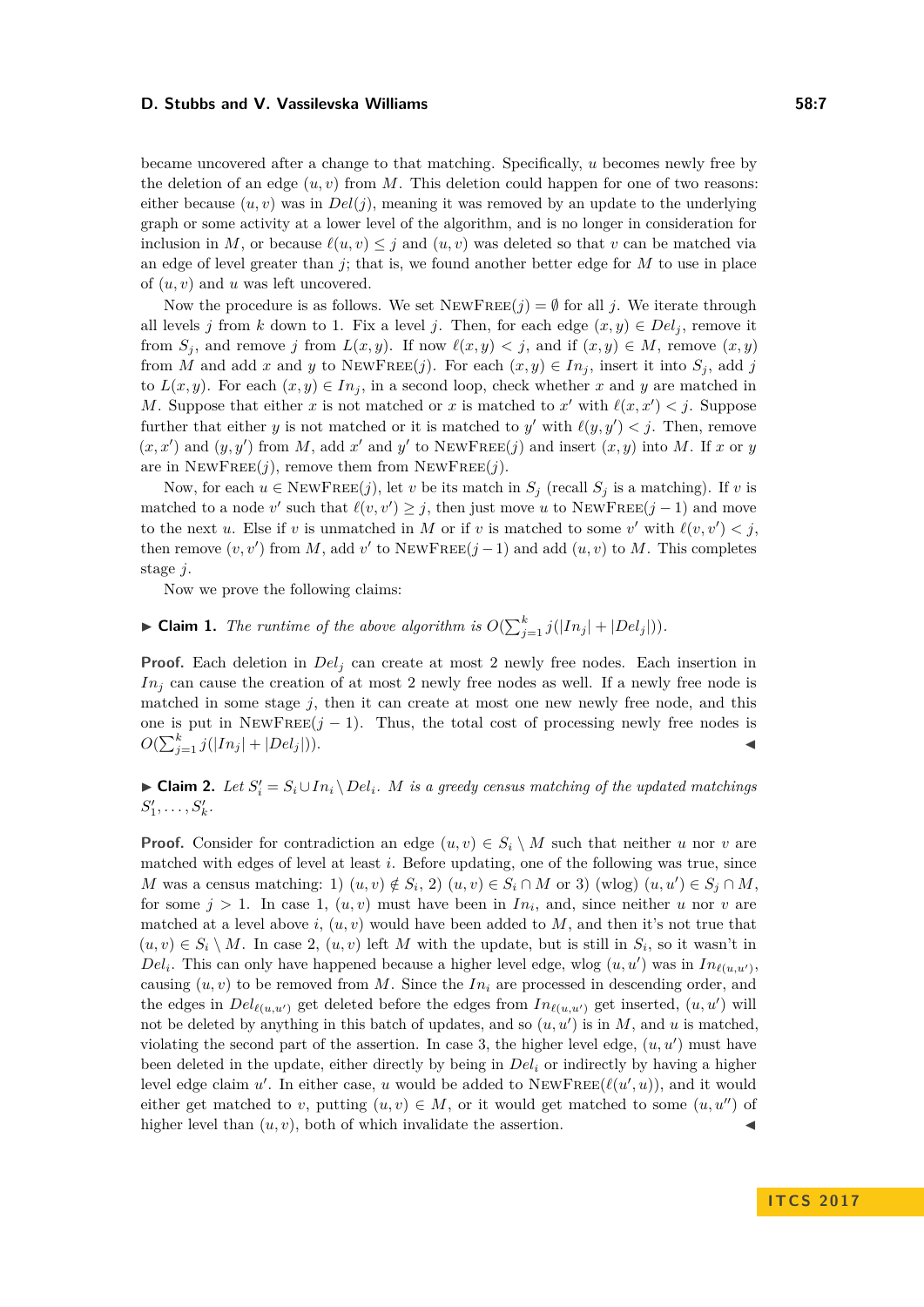#### **58:8 Metatheorems for Dynamic Weighted Matching**

# <span id="page-7-0"></span>**3 A meta-algorithm for approximating MWM**

Let  $\varepsilon > 0$  be fixed. For every integer *i*, let  $E_i$  contain all edges of *G* that have weight  $\geq (1+\varepsilon)^i$ . Let  $D_i$  be a data structure that maintains an *α*-approximate MCM of  $E_i$  with update time *t*(*m, n*).

Let  $\ell$  be the smallest *i* such that  $E_i \neq E_{i+1}$ . During each stage of the dynamic algorithm we have a pointer to  $D_\ell$ , for the current value of  $\ell$ . Let M be the approximate MWM that we are maintaining. Let  $\tilde{M}_i$  be the approximate MCM maintained by  $D_i$ , and let  $M_i := M \cap \tilde{M}_i$ . We will actually maintain *M* so that  $M_i = M \cap E_i$ .

We define the level  $\ell(u, v)$  of edge  $(u, v)$  to be *i* such that  $w(u, v) \in [(1 + \varepsilon)^i, (1 + \varepsilon)^{i+1}).$ 

We use Lemma [4](#page-5-0) and its algorithm from Section [2](#page-5-1) with  $S_i = \tilde{M}_i$  to maintain the greedy census matching  $M$ . To do this, when a weighted edge  $(u, v)$  is inserted or deleted, we insert or delete it from all data structures  $D_j$  with  $j \leq \ell(u, v)$ . If  $\ell(u, v) = \ell$  and  $D_\ell \setminus D_{\ell+1}$  became empty, update  $\ell$ . Now, after the  $D_j$  are updated, we figure out all the sets  $In_j$  and  $Del_j$  to feed into the data structure from Section [2.](#page-5-1)

We immediately obtain:

- ▶ Lemma 5. *M is a maximal matching in the graph*  $\cup_i \tilde{M}_i$ *.*
- **Example 1 C** *Lemma 6. The update time is*  $O(t(m, n)(\log_{1+\epsilon} N/L)^2)$ .

**Proof.** Let  $\mu = \log_{1+\varepsilon} N/L$ .  $|Del_j|$  and  $|In_j|$  for each *j* are at most  $O(t(m,n))$  since the (amortized/expected/worst case) number of deletions or insertions performed by each  $D_j$  is  $\leq t(m,n)$ . By the proofs in Section [2,](#page-5-1) the running time should be asymptotically  $\sum_{j} j \cdot |In_j| + |Del_j| \le t(m, n) \sum_{j=1}^{\mu} j \le O(\mu^2 t(m, n)).$ 

The proof of the Lemma below directly follows from Claim [2](#page-6-0) from Section [2.](#page-5-1)

<span id="page-7-2"></span>▶ **Lemma 7.** *For every j*,  $M \cap E_j$  *is maximal matching in the graph*  $\cup_{i \geq j} \tilde{M}_i$ 

Now we can prove the approximation guarantee part of our result.

**I Lemma 8.** *If each*  $\tilde{M}_j$  *is an*  $\alpha$ *-approximate MCM, then M is a*  $2\alpha(1+\varepsilon)$ *-approximate MWM.*

**Proof.** Consider a fixed optimal MWM  $M^*$ , and let  $m_i$  be the cardinality of the MCM on edges of level *i*, and note that  $|M^* \cap E_i| \leq m_i$ . Clearly  $\alpha |\tilde{M}_i| \geq m_i \geq |M^* \cap E_i|$ . Further,  $2|M \cap E_i| \geq |\tilde{M}_i|$  by Lemma [7,](#page-7-2) since  $M \cap E_i$  is a maximal matching on a superset of the edges in  $\tilde{M}_i$ , meaning  $|M \cap E_i| \geq \frac{1}{2\alpha}|M^* \cap E_i|$ . This means that for each *i*, every 2 $\alpha$  edges of *M*<sup>∗</sup> can be assigned to a single "babysitter" edge of *M* of equal or higher level – this is perhaps easier to see by subtracting out all of the already assigned "pairs" from higher levels, giving  $|M \cap E_i| - \frac{1}{2\alpha}|M^* \cap E_{i+1}| \geq \frac{1}{2\alpha}(|M^* \cap E_i| - |M^* \cap E_{i+1}|)$ . Since the babysitter edge *e* is of at least as high a level as all of its charges,  $(1 + \varepsilon)w(e) \geq w(e^*)$ , and, in general,  $2(1+\varepsilon)\alpha w(M\cap E_i)\geq w(M^*\cap E_i)$ , which, taking  $i=L$ , proves the lemma.

# <span id="page-7-1"></span>**4 A Meta-meta-algorithm for approximating MWM**

## **4.1 The Census Matching**

We maintain a matching using the process from Section [2,](#page-5-1) partitioning the weight range, running a matching algorithm on each partition, and merging the results, just like in Section 3. However, we keep weighted (rather than unweighted) matchings in each class, and we only consider some of the edges from a few of these classes, rather than merging all of the edges.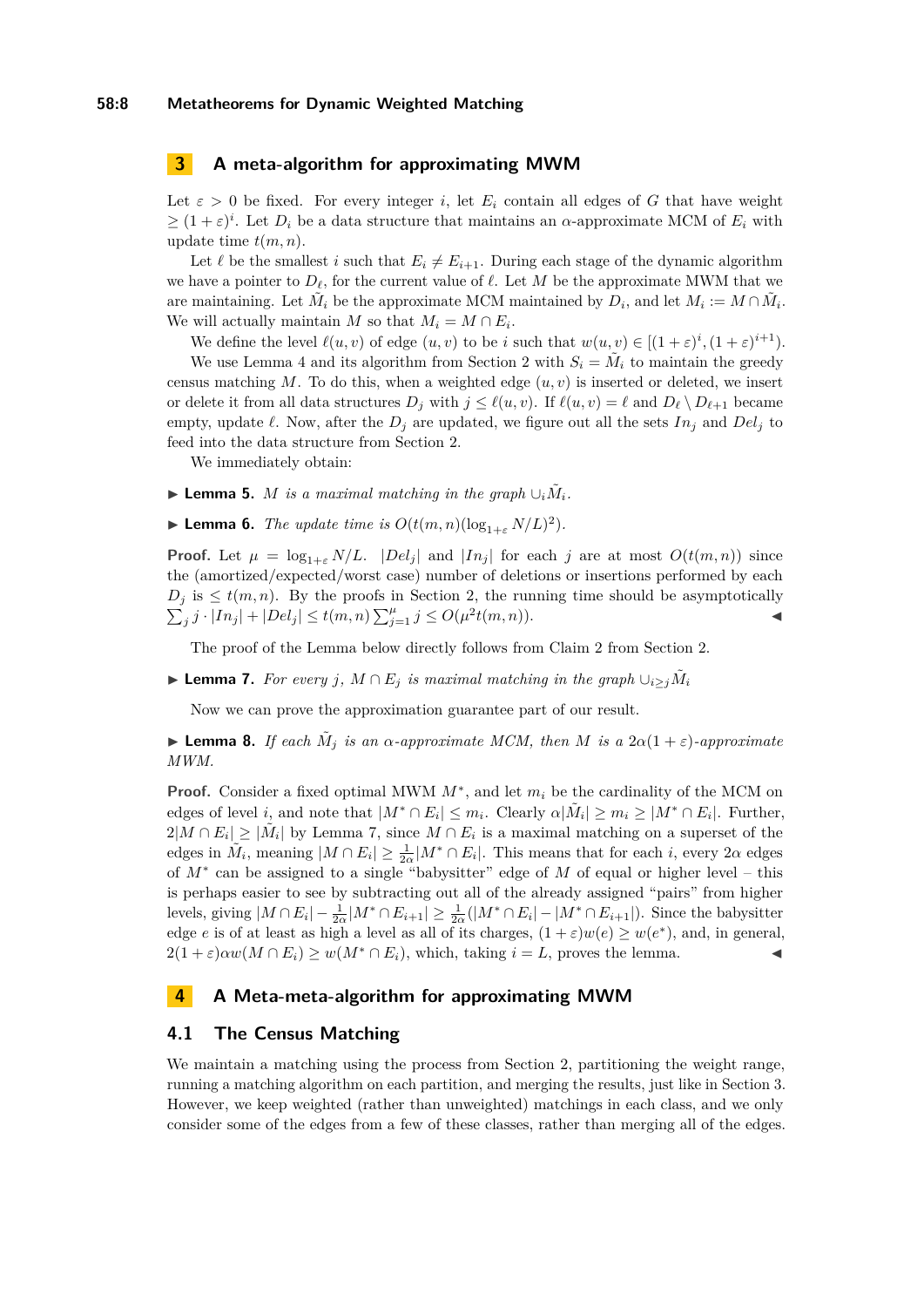In particular, we "semi-partition" the weight range, such that every value within that range falls into exactly two of our semi-partition intervals. Each interval is of the form  $((n/\varepsilon)^i, (n/\varepsilon)^{i+2}]$ , for  $i \in \mathbb{Z}$  such that  $\log(w_o) - 1 \leq i \leq \log(w^*) - 1$ , where  $w_o$  and  $w^*$  are the highest and lowest weights that have appeared on any edge in the matching, even if that edge was later deleted. For each of these semi-partitions, we maintain a maximum weight matching algorithm on the subgraph defined by the edges in the underlying graph whose weights fall within that interval. We denote by  $W_i$  the approximate MWM maintained on the interval  $((n/\varepsilon)^i, (n/\varepsilon)^{i+2}]$ .

To merge the *Wi*s together, we maintain a single census matching *C*, which uses the algorithm from Section [2](#page-5-1) to combine a subset of the edges from  $O(\log n)$  specific  $W_i$ <sup>s</sup>, as determined by a binary tree data structure that we will call the "responsibility tree", *T*. We will describe this below.

As described in the introduction, we strive to select from each  $W_i$  a number of representative edges. Let  $n_i$  be the cardinality of  $W_i$ , and let  $N_i = \sum_{j>i} n_j$  be the total sum of the cardinalities of the matchings in classes above *i*. If  $n_i > N_i$ , we will have  $n_i - N_i$  matching edges  $R_i$  from class *i* that the census matching  $M$  will consider. The tree data structure  $T$ will facilitate maintaining the cardinalities that the  $R_i$ <sup>s</sup> need to have.

# **4.2 The Responsibility Tree**

We build a near-complete binary tree with leaves corresponding to the  $W_i$ <sup>s</sup> to efficiently determine which edges should be sent to the census matching to ensure the desired properties. The  $W_i$ <sup>s</sup> are arranged in descending order from left to right, with the leftmost leaf corresponding to  $W_{\log_{n/\varepsilon}(w^*)}$  and the rightmost to  $W_{\log_{n/\varepsilon}(w_o)}$ . The leaves track the number of edges in the matchings and the number of those edges which are represented, and the internal nodes have attributes which depend on the attributes of their children. Whether or not each *W<sup>i</sup>* has the correct number of represented edges can be determined just by looking at the attributes of the root, and if those attributes are wrong, the incorrectly represented classes/leaves can each be tracked down in a single traversal from root to leaf.

Every node in the tree has three attributes: mass, high, and low. The mass attribute is a running tally of the total number of edges among matchings in the classes associated with the leaves of this subtree. The "high" and "low" attributes validate the number of representatives that classes in this subtree have: if the "high" indicator  $h(v)$  on any node *v* is negative, some class in that node's subtree  $t(v)$  has too *many* representatives, and if the "low" indicator  $l(v)$  on any node  $v$  in the left-most branch (the "spine") is positive, then some class in that node's subtree  $t(v)$  has too *few* representatives.

We refer to edges that are in the selection pool for the census matching as "representatives," and we record the number of representatives for each class as *R*(*v*).

We refer to the high indicator for a vertex  $v$  as  $h(v)$ , its left child as  $v.l$ , and its right child as *v.r*.

$$
h(v) := \begin{cases} \min(h(v.l), h(v.r) - m(v.l)) & \text{if } v \text{ is not a leaf} \\ \infty & \text{if } leaf(v) \land R(v) = 0 \\ m(v) - R(v) & \text{if } leaf(v) \land R(v) > 0 \end{cases}
$$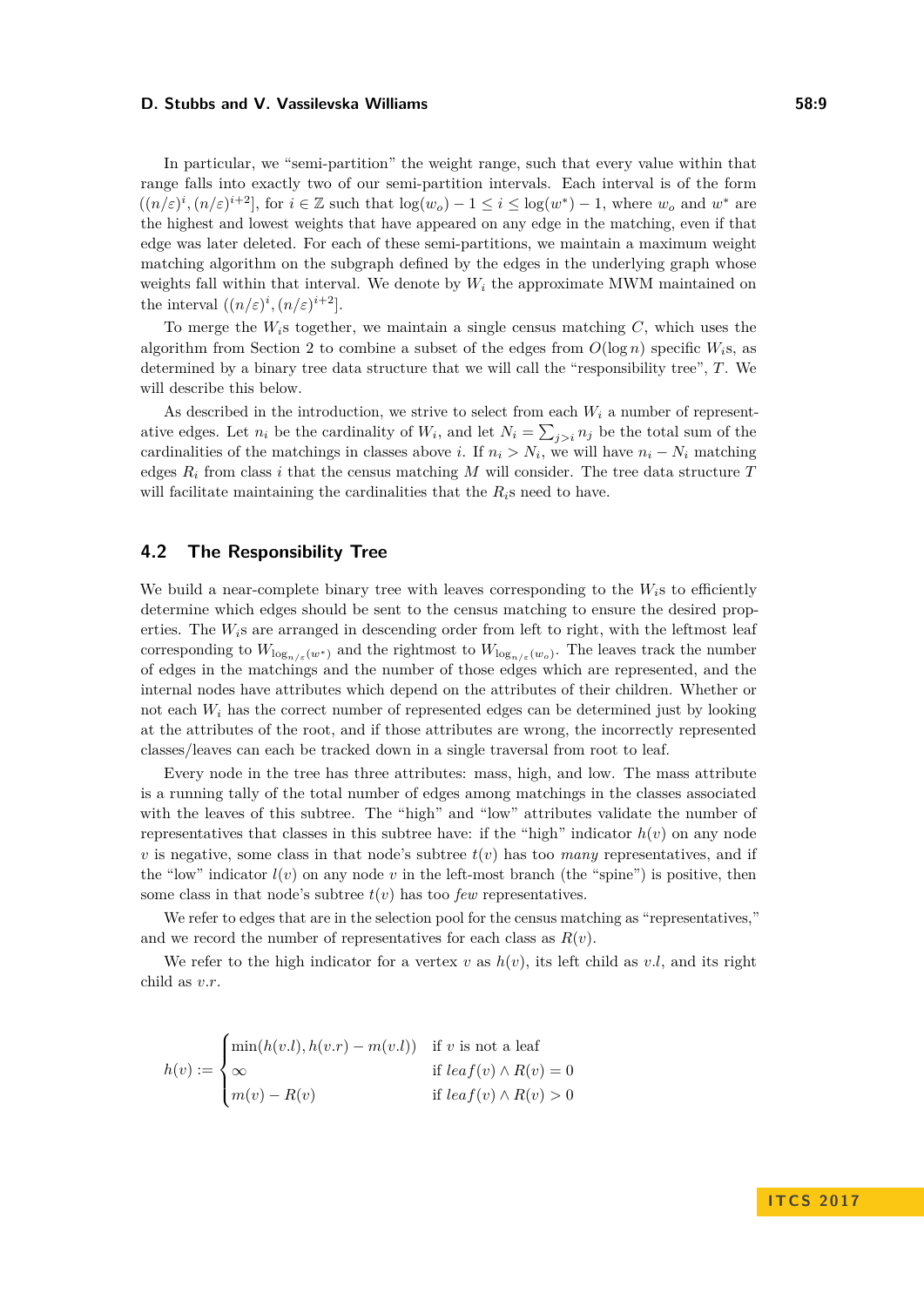Similarly for the low indicator,  $\ell(v)$ ,

$$
\ell(v) := \begin{cases} m(v) - R(v) & \text{if } v \text{ is a leaf} \\ \max(h(v.l), h(v.r) - m(v.l)) & \text{otherwise} \end{cases}
$$

Finally, mass,  $m(v)$ , is simply

$$
m(v) := \begin{cases} \# \text{ edges in matching} & \text{if } v \text{ is a leaf} \\ m(v.l) + m(v.r) & \text{otherwise} \end{cases}
$$

# **4.2.1 Tree Properties**

<span id="page-9-2"></span>**Example 9.** If the root *r* has  $h(r) = l(r) = 0$ , then for every class  $\ell_i$ ,  $m(\ell_i) = R(\ell_i) +$  $\sum_{j>i} m(\ell_j)$  *if*  $R(\ell_i)$  *is positive, and*  $m(\ell_i) \leq \sum_{j>i} m(\ell_j)$  *otherwise. That is, if the root's high and low indicators are both 0, then no class has too many or too few representatives.*

We will prove the lemma using two claims below.

<span id="page-9-0"></span>▶ Claim 3 (No Class has Too Many Representatives.). For any node *v*,

$$
h(v) = \min_{\{a_i \in t(v) | R(a_i) \neq 0\}} \left( m(a_i) - R(a_i) - \sum_{j > i \in t(v)} m(a_j) \right).
$$

**Proof.** By induction. For a leaf  $a$ , the subtree  $t(a)$  is trivial, and this is the definition of *h*(*a*). For an internal node *v*,  $h(v) = \min(h(v.l), h(v.r) - m(v.l))$ . *v.l* has no higher classes to account for in  $t(v)$ , and subtracting  $m(v.l)$  from  $h(v.r)$  subtracts the masses of all previously unaccounted for classes, meaning both children fit the conditions, and  $h(v)$  is simply the minimum of these, as desired.

Consider a class  $a_i$  such that its number of represented edges is greater than it should be, i.e., the total number of edges in classes above it  $\sum_{j>i}(m(a_j))$ , plus the number of its representatives  $R(a_i)$ , is greater than its own mass  $m(a_i)$ . Then by Claim [3,](#page-9-0)  $h(r)$  will be negative.

Thus, if  $h(r) = 0$ , there is no class with too many representatives.

<span id="page-9-1"></span>▶ Claim 4 (No Class has Too Few Representatives.). For any node *v*,

$$
\ell(v) = \max_{a_i \in t(v)} \left( m(a_i) - R(a_i) - \sum_{j > i \in t(v)} m(a_j) \right).
$$

**Proof.** By induction, symmetrical to proof of Claim [3.](#page-9-0)

Consider a class  $a_i$  such that its number of represented edges is less than it should be, i.e.,  $m(a_i) - R(a_i) - \sum_{j>i} (m(a_j)) > 0$ . Then by Claim [4,](#page-9-1)  $\ell(r) > 0$ .

Thus, if  $\ell(r) = 0$ , no node has too few representatives.

## **4.3 The Census Matching is Nearly as Good as The Underlying MWM**

We define the "Census matching" to be the resultant matching from combining the representative edges from each class in a way that mimics a static greedy merge, that is, using the algorithm of Section [2.](#page-5-1)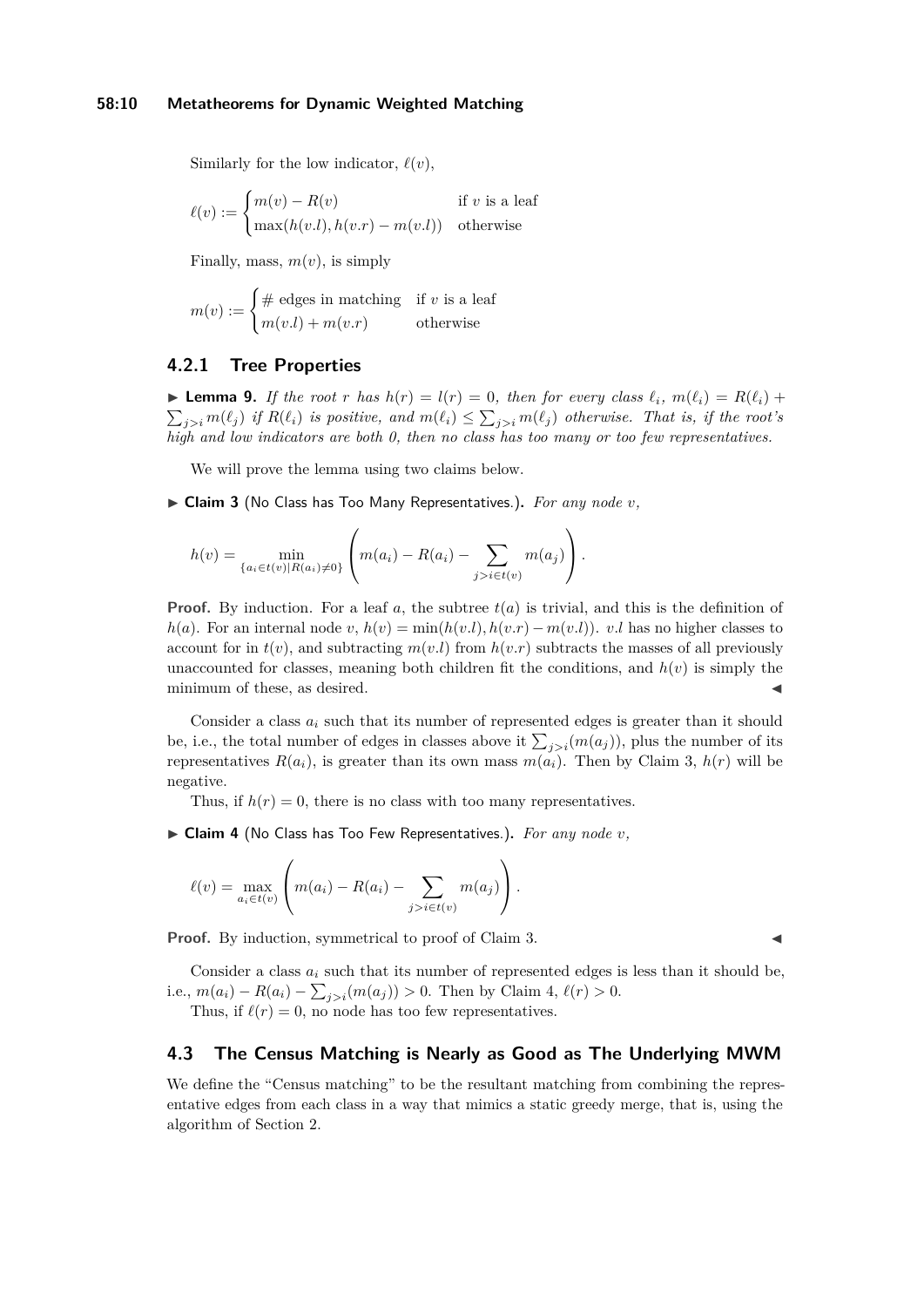# **4.3.1 The Best is Good Enough**

 $\blacktriangleright$  **Lemma 10.** *There exists a matching,*  $M_B$ *, such that 1) the ratio between the lowest and highest weight edges in*  $M_B$  *is at most*  $\epsilon^{-1}n/2$  *and* 2)  $(1+\epsilon)w(M_B) \ge w(M^*)$ 

**Proof.** Consider the lowest interval of width  $\epsilon^{-1}n/2$  such that there are no edges above that interval; thus, the interval will contains the highest weight edge(s) in the underlying graph at the top, as well as all edges that weigh at least  $2\epsilon/n$  times as much as those edges. We call this interval  $B = [2\epsilon/nw^*, w^*]$ , where  $w^*$  is the highest weight of any edge in the underlying graph.

Consider the optimal matching on edges with weights that fall within  $B$ ,  $\text{OPT}_b$ . Clearly, its weight is at least *w* ∗ , since the trivial matching formed by taking just the single highest weight edge has that weight, and is a matching on edges in *B*. Now consider the amount by which the true optimum matching, OPT, exceeds the weight of  $\text{OPT}_b$ . Any gains the true optimum makes must be from the inclusion of edges outside of (hence, below) *B*, each of which weighs at most  $2\epsilon w^*/n$ . Further, the optimum matching can only include  $n/2$  such edges (because it is a matching), meaning

$$
w(\text{OPT}) - w(\text{OPT}_b) \le \frac{n}{2} \frac{2\epsilon w^*}{n}
$$
\n<sup>(1)</sup>

$$
= \epsilon w^* \tag{2}
$$

$$
\leq \epsilon w(\text{OPT}_b) \tag{3}
$$

which tells us that

 $w(\text{OPT}) \leq (1 + \epsilon)w(\text{OPT}_b)$  (4)

So if we have a maximum weight matching algorithm that gives an *α*-approximation, and run it on just edges with weights in *B*, we get a  $(1 + \epsilon)\alpha$ -approximation to the overall maximum weight matching. Moreover, if we run it on edges from some interval containing *B*, we get the same guarantees.

► **Corollary 11.** For any graph *G*, there exists an interval  $I = [(\epsilon^{-1}n/2)^i, (\epsilon^{-1}n/2)^{i+2}]$  such *that for any MWM algorithm A,*  $(1+\epsilon)w(A(G_I)) \geq w(A(G))$ *, where*  $G_I$  *is the restriction of G to edges with weights in I.*

## **4.3.2 The Census Displays the Best**

$$
\blacktriangleright
$$
 Lemma 12.  $w(M) \ge w(M_B)$ 

**Proof.** Since we have a copy of our MWM algorithm running for each non-empty interval of the form  $((e^{-1}n)^i, (e^{-1}n)^{i+2}]$ , we have a MWM covering a superset of every interval of "width"  $\epsilon^{-1}n/2$ , and, in particular, *B*. By Lemma 1, the top non-empty class (which contains *B*) has all of its edges represented, and by the fact that the census matching prioritizes higher weight edges, all of these representatives will, in fact, be included in the final census matching. This means that the census matching is a superset of  $MWM_B$ , meaning its weight is at least  $(1 + \epsilon) \alpha w$ (OPT).

J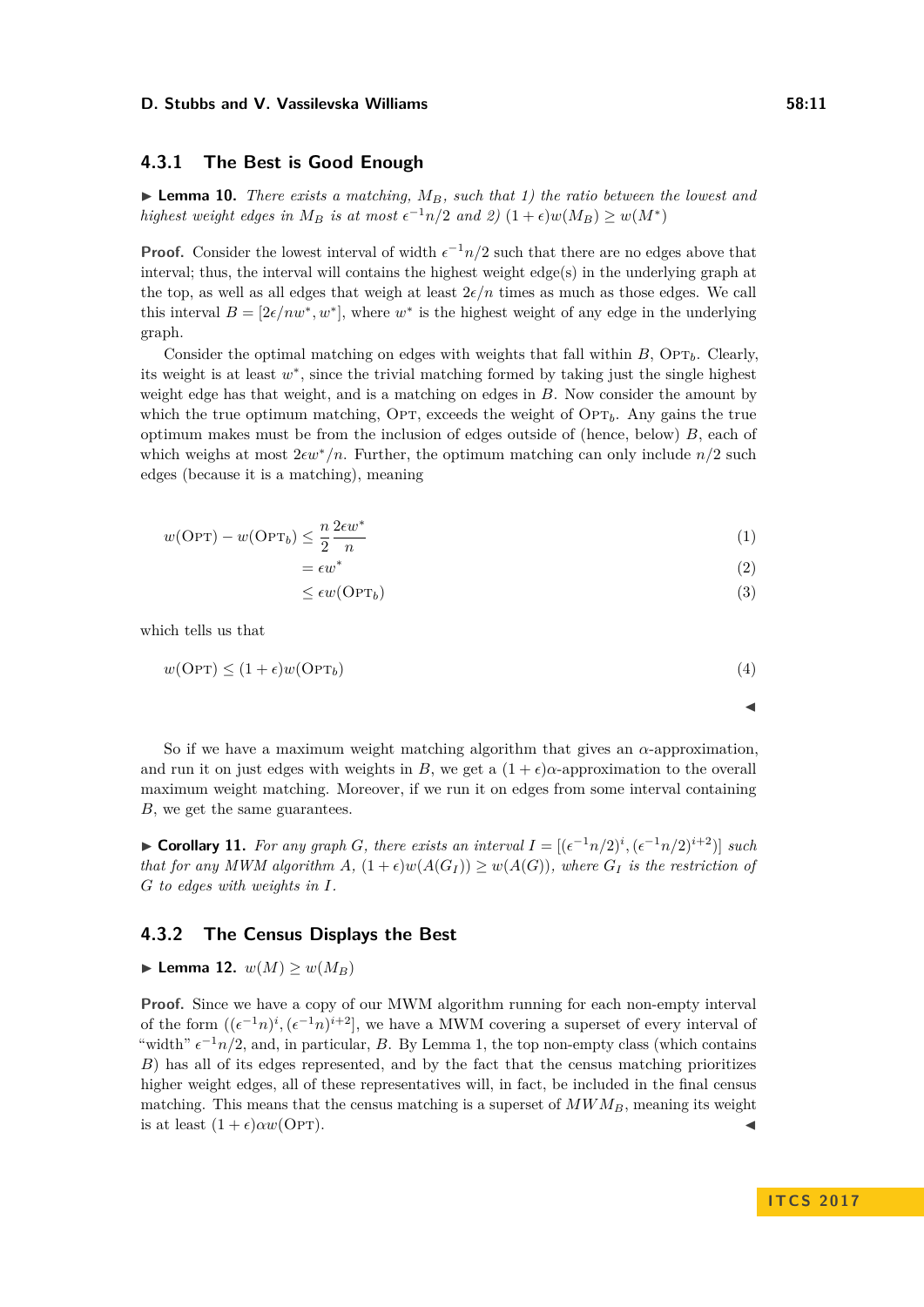## **4.4 Maintaining the Census is Fast**

<span id="page-11-0"></span> $\blacktriangleright$  **Lemma 13.** *Given an underlying MWM running in time*  $T(n, m, C, N)$ *, the census matching can be maintained in*  $O(\log^2(n)T(n,m,(n/\varepsilon)^2,(n/\varepsilon)^2))$  *time.* 

**Proof.** By Lemma [9,](#page-9-2) any class with 1 or more representatives has more edges in its underlying matching than every class above it. Clearly, this means that each class with any representatives has twice as many edges in its matching than the last. Combined with the fact that no matching can have more than  $n/2$  matchings, this means there are at most  $O(\log n)$ represented classes, and consequently only  $O(\log n)$  levels in the census matching. Then the proof follows from the Lemma in Section [2.](#page-5-1)

Within each of the classes, an instance of the underlying *MWM* is being run with weights between 1 and  $(n/\varepsilon)^2$ , and so the maximum number of edges that can change in any given matching (and thus the cardinality of  $Del<sub>i</sub>$  and  $In<sub>i</sub>$ ) is bounded above by the running time of the *MWM* on that interval, i.e.  $T(n, m, (n/\varepsilon)^2, (n/\varepsilon)^2)$ ) and  $\blacksquare$ 

# **4.5 Maintaining the Tree is Fast**

 $\blacktriangleright$  **Lemma 14.** *Updating the tree after an insertion or deletion takes*  $O(\log n \log \log C)$  *time* 

**Proof.** Since the Responsibility Tree is a near-complete binary tree with  $O(\log C)$  leaves, the length of the path from a leaf to the root is  $O(\log \log C)$ , meaning only  $O(\log \log C)$  nodes need to be changed for each leaf whose underlying matching had a change in cardinality or represenatives. Since any edge is within the purview of only two *Wi*s, only two classes can have a change in the cardinality of their underlying matchings.

By the proof of Lemma [13,](#page-11-0) *O*(log *n*) classes have a non-zero number of representatives before and after the update, meaning that for all but  $O(\log n)$  classes, the number of representatives was 0 before and after the change. So the total number of classes which had a change in number of representatives or cardinality is at most  $O(\log n)$ , which, combined with the fact that updating each one takes  $O(\log \log C)$  time, gives us the desired time  $\blacksquare$ complexity.

# **4.6 Numerical Considerations (reading an update is fast)**

We assume that updates arrive with weights *w* that are organized like standard floating point numbers: a significand *s*, a base *b*, and an exponent *x* such that  $1 \le s \le b$  and  $sb^x = w$ , along with pointers to where in the number these segments begin and end. Note that *s* will be  $O(\log w)$  bits long, *b* will be a constant number of bits, and *x* will be  $O(\log \log w)$  bits.

We want two pieces of information from this update: the pair of *Wi*s that the edge should be processed by, and enough information about the edge's weight to maintain those *Wi*s without too much error. The first piece of information is easy to approximate from reading just the exponent and the base, since the significand only changes the weight of *w* by a factor of at most *b*. Then we can send the edges to class *i* and  $i + 1$  for  $i = x/\log_b(n/\varepsilon)$ . The only concern then is if  $x/\log_b(n/\varepsilon) < i+1$  but  $sx/\log_b(n/\varepsilon) = \log_{n/\varepsilon} w \geq i+1$ , in which case the edge "belonged" in classes  $i+1$  and  $i+2$  but was sent to  $i$  and  $i+1$  instead. Fortunately, if *w* is on the border in this way, and  $i + 2$  is the highest non-empty class, *w* would be on one of the lowest weight edges in that class, meaning that its weight is at most  $\varepsilon b/n$  times the weight of the largest edge in the matching, and the error incurred is only  $O(\varepsilon)$  times that weight, even if a full *n/*2 edges of this type are missed, and so the error is subsumed into the rounding error.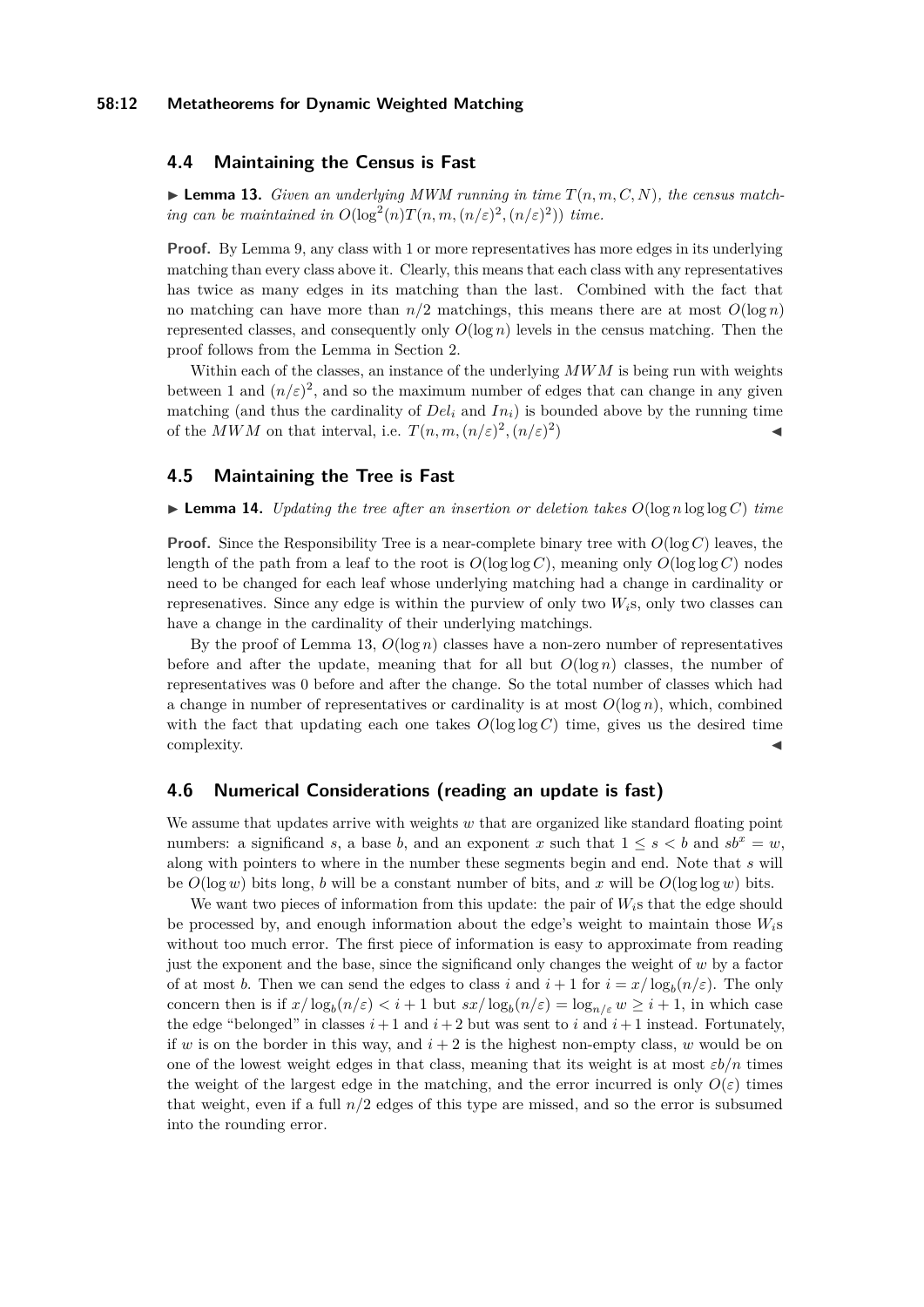The second piece of information does require us to read the significand, but fortunately only very few bits of it. Since all of the edges within class *i* have weights between  $(n/\varepsilon)^i$ and  $(n/\varepsilon)^{i+2}$ , and because misreporting the lower order bits of the weights only causes multiplicative  $(1 - \varepsilon/n)$  error in each edge weight, for a total error of  $\varepsilon$  from all edges in the matching, we can divide the weights of the edges by the lower bound of their classes, resulting in needing to send weights that can be described in only  $O(\log(n/\varepsilon))$  bits. Further, since we can just truncate off the trailing bits of the significand rather than performing a true division, we only need to read the first  $O(\log(n/\varepsilon))$  bits of the significand to determine which values to send.

#### **References**

- <span id="page-12-5"></span>**1** Amir Abboud and Virginia Vassilevska Williams. Popular conjectures imply strong lower bounds for dynamic problems. In *55th IEEE Annual Symposium on Foundations of Computer Science, FOCS 2014, Philadelphia, PA, USA, October 18-21, 2014*, pages 434–443, 2014.
- <span id="page-12-11"></span>**2** A. Anand, S. Baswana, M. Gupta, and S. Sen. Maintaining approximate maximum weighted matching in fully dynamic graphs. In *FSTTCS*, pages 257–266, 2012.
- <span id="page-12-6"></span>**3** S. Baswana, M. Gupta, and S. Sen. Fully dynamic maximal matching in *O*(*logn*) update time. In *FOCS*, pages 383–392, 2011.
- <span id="page-12-9"></span>**4** Aaron Bernstein and Cliff Stein. Fully dynamic matching in bipartite graphs. In *Automata, Languages, and Programming - 42nd International Colloquium, ICALP 2015, Kyoto, Japan, July 6-10, 2015, Proceedings, Part I*, pages 167–179, 2015.
- <span id="page-12-8"></span>**5** Aaron Bernstein and Cliff Stein. Faster fully dynamic matchings with small approximation ratios. In *In Proc. SODA*, page to appear, 2016.
- <span id="page-12-12"></span>**6** Sayan Bhattacharya, Monika Henzinger, and Giuseppe F. Italiano. Deterministic fully dynamic data structures for vertex cover and matching. In *Proceedings of the Twenty-Sixth Annual ACM-SIAM Symposium on Discrete Algorithms, SODA 2015, San Diego, CA, USA, January 4-6, 2015*, pages 785–804, 2015.
- <span id="page-12-10"></span>**7** Sayan Bhattacharya, Monika Henzinger, and Danupon Nanangkai. New deterministic approximation algorithms for fully dynamic matching. In *Proc. STOC*, page to appear, 2016.
- <span id="page-12-13"></span>**8** Michael Crouch and Daniel Stubbs. Improved streaming algorithms for weighted matching, via unweighted matching. In *Approximation, Randomization, and Combinatorial Optimization. Algorithms and Techniques, APPROX/RANDOM 2014, September 4-6, 2014, Barcelona, Spain*, pages 96–104, 2014.
- <span id="page-12-1"></span>**9** H. Gabow. A scaling algorithm for weighted matching on general graphs. In *Prof. FOCS*, pages 90–100, 1985.
- <span id="page-12-4"></span>**10** H. N. Gabow and R. E. Tarjan. Faster scaling algorithms for general graph-matching problems. *J. ACM*, 38(4):815–853, 1991.
- <span id="page-12-7"></span>**11** M. Gupta and R. Peng. Fully dynamic (1 + *ε*)-approximate matchings. In *54th Annual IEEE Symposium on Foundations of Computer Science, FOCS 2013, 26-29 October, 2013, Berkeley, CA, USA*, pages 548–557, 2013.
- <span id="page-12-3"></span>**12** N. J. A. Harvey. Algebraic structures and algorithms for matching and matroid problems. In *Proc. FOCS*, volume 47, pages 531–542, 2006.
- <span id="page-12-0"></span>**13** J. Hopcroft and R. Karp. An *n* <sup>5</sup>*/*<sup>2</sup> algorithm for maximum matchings in bipartite graphs. *SIAM Journal on Computing*, 2(4):225–231, 1973.
- <span id="page-12-2"></span>**14** Jonathan A. Kelner, Yin Tat Lee, Lorenzo Orecchia, and Aaron Sidford. An almost-lineartime algorithm for approximate max flow in undirected graphs, and its multicommodity generalizations. In *Proceedings of the Twenty-Fifth Annual ACM-SIAM Symposium on*